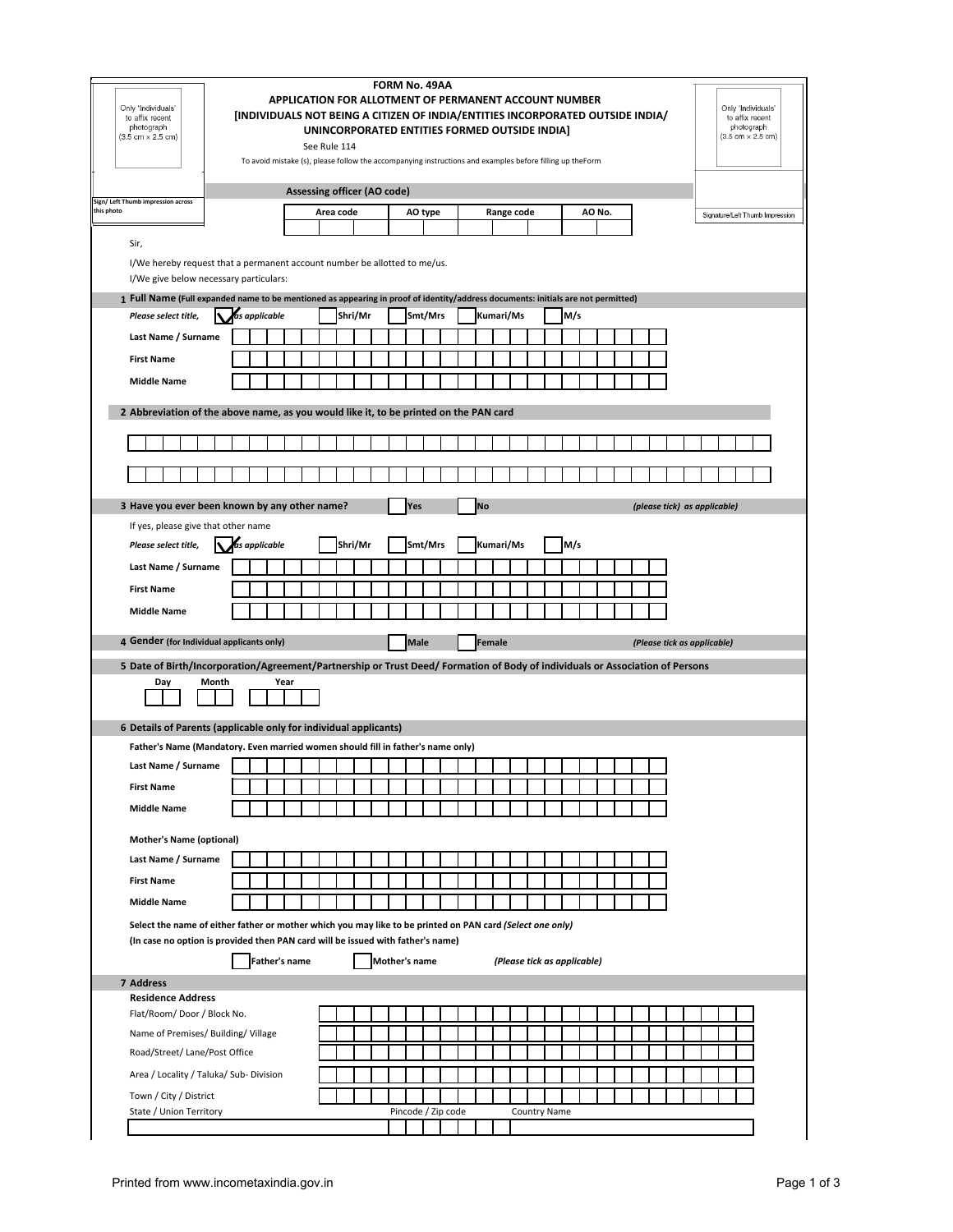| <b>Office Address</b>                                                                                                                                     |                                 |                    |                                                           |                                        |               |                                     |                       |                             |                                  |                                      |
|-----------------------------------------------------------------------------------------------------------------------------------------------------------|---------------------------------|--------------------|-----------------------------------------------------------|----------------------------------------|---------------|-------------------------------------|-----------------------|-----------------------------|----------------------------------|--------------------------------------|
| Name of office                                                                                                                                            |                                 |                    |                                                           |                                        |               |                                     |                       |                             |                                  |                                      |
| Flat/Room/Door/Block No.                                                                                                                                  |                                 |                    |                                                           |                                        |               |                                     |                       |                             |                                  |                                      |
| Name of Premises/ Building/ Village                                                                                                                       |                                 |                    |                                                           |                                        |               |                                     |                       |                             |                                  |                                      |
| Road/Street/ Lane/Post Office                                                                                                                             |                                 |                    |                                                           |                                        |               |                                     |                       |                             |                                  |                                      |
| Area / Locality / Taluka/ Sub- Division                                                                                                                   |                                 |                    |                                                           |                                        |               |                                     |                       |                             |                                  |                                      |
| Town / City / District                                                                                                                                    |                                 |                    |                                                           |                                        |               |                                     |                       |                             |                                  |                                      |
| State / Union Territory                                                                                                                                   |                                 | Pincode / Zip code |                                                           |                                        | Country Name  |                                     |                       |                             |                                  |                                      |
|                                                                                                                                                           |                                 |                    |                                                           |                                        |               |                                     |                       |                             |                                  |                                      |
| 8 Address for Communication                                                                                                                               |                                 | <b>Residence</b>   |                                                           |                                        | <b>Office</b> |                                     |                       | (Please tick as applicable) |                                  |                                      |
| 9 Telephone Number & Email ID details                                                                                                                     |                                 |                    |                                                           |                                        |               |                                     |                       |                             |                                  |                                      |
| Country code<br>Area / STD Code                                                                                                                           |                                 |                    | Telephone / Mobile number                                 |                                        |               |                                     |                       |                             |                                  |                                      |
|                                                                                                                                                           |                                 |                    |                                                           |                                        |               |                                     |                       |                             |                                  |                                      |
| Email ID                                                                                                                                                  |                                 |                    |                                                           |                                        |               |                                     |                       |                             |                                  |                                      |
| 10 Status of applicant                                                                                                                                    |                                 |                    |                                                           |                                        |               |                                     |                       |                             |                                  |                                      |
| as applicable<br>Please select status,                                                                                                                    |                                 |                    |                                                           |                                        |               |                                     |                       |                             | Government                       |                                      |
| Individual                                                                                                                                                | Hindu undivided family          | Company            |                                                           |                                        |               | Partnership Firm                    |                       |                             | <b>Association of Persons</b>    |                                      |
| <b>Trusts</b><br><b>Body of Individuals</b>                                                                                                               |                                 | ocal Authority.    |                                                           |                                        |               | <b>Artificial Juridical Persons</b> |                       |                             |                                  | <b>Limited Liability Partnership</b> |
|                                                                                                                                                           |                                 |                    |                                                           |                                        |               |                                     |                       |                             |                                  |                                      |
| 11 Registration Number (for company, firms, etc.)                                                                                                         |                                 |                    |                                                           |                                        |               |                                     |                       |                             |                                  |                                      |
|                                                                                                                                                           |                                 |                    |                                                           |                                        |               |                                     |                       |                             |                                  |                                      |
| 12. Country of Citizenship                                                                                                                                |                                 |                    |                                                           | ISD Code of the Country of Citizenship |               |                                     |                       |                             |                                  |                                      |
|                                                                                                                                                           |                                 |                    |                                                           |                                        |               |                                     |                       |                             |                                  |                                      |
| 13 Source of Income                                                                                                                                       |                                 |                    |                                                           |                                        |               |                                     | Please select status, |                             |                                  | as applicable                        |
| Salary                                                                                                                                                    |                                 |                    |                                                           |                                        |               |                                     |                       | <b>Capital Gains</b>        |                                  |                                      |
| Income from Business / Profession                                                                                                                         | <b>Business/Profession code</b> |                    |                                                           | For Code: Refer instructions]          |               |                                     |                       |                             | <b>Income from Other sources</b> |                                      |
| Income from House property                                                                                                                                |                                 |                    |                                                           |                                        |               |                                     |                       | No income                   |                                  |                                      |
|                                                                                                                                                           |                                 |                    |                                                           |                                        |               |                                     |                       |                             |                                  |                                      |
| 14 Representative or Agent of the Applicant in India                                                                                                      |                                 |                    |                                                           |                                        |               |                                     |                       |                             |                                  |                                      |
|                                                                                                                                                           |                                 |                    |                                                           |                                        |               |                                     |                       |                             |                                  |                                      |
|                                                                                                                                                           |                                 |                    |                                                           |                                        |               |                                     |                       |                             |                                  |                                      |
| Full name, address of the Representative or Agent                                                                                                         |                                 |                    |                                                           |                                        |               |                                     |                       |                             |                                  |                                      |
| Full Name (Full expanded name: initials are not permitted)                                                                                                |                                 |                    |                                                           |                                        |               |                                     |                       |                             |                                  |                                      |
| as applicable<br>Please select title,                                                                                                                     | Shri/Mr                         | Smt/Mrs            |                                                           | Kumari/Ms                              | M/s           |                                     |                       |                             |                                  |                                      |
| Last Name / Surname                                                                                                                                       |                                 |                    |                                                           |                                        |               |                                     |                       |                             |                                  |                                      |
| <b>First Name</b>                                                                                                                                         |                                 |                    |                                                           |                                        |               |                                     |                       |                             |                                  |                                      |
| <b>Middle Name</b>                                                                                                                                        |                                 |                    |                                                           |                                        |               |                                     |                       |                             |                                  |                                      |
|                                                                                                                                                           |                                 |                    |                                                           |                                        |               |                                     |                       |                             |                                  |                                      |
| <b>Address</b>                                                                                                                                            |                                 |                    |                                                           |                                        |               |                                     |                       |                             |                                  |                                      |
| Flat/Room/Door/Block No.                                                                                                                                  |                                 |                    |                                                           |                                        |               |                                     |                       |                             |                                  |                                      |
| Name of Premises/ Building/ Village                                                                                                                       |                                 |                    |                                                           |                                        |               |                                     |                       |                             |                                  |                                      |
| Road/Street/ Lane/Post Office                                                                                                                             |                                 |                    |                                                           |                                        |               |                                     |                       |                             |                                  |                                      |
| Area / Locality / Taluka/ Sub- Division                                                                                                                   |                                 |                    |                                                           |                                        |               |                                     |                       |                             |                                  |                                      |
| Town / City / District                                                                                                                                    |                                 |                    |                                                           |                                        |               |                                     |                       |                             |                                  |                                      |
| State / Union Territory                                                                                                                                   |                                 | Pincode / Zip code |                                                           |                                        |               |                                     |                       |                             |                                  |                                      |
|                                                                                                                                                           |                                 |                    |                                                           |                                        |               |                                     |                       |                             |                                  |                                      |
|                                                                                                                                                           |                                 |                    |                                                           |                                        |               |                                     |                       |                             |                                  |                                      |
| 15 Documents submitted as Proof of Identity(POI) and Proof of Address (POA)                                                                               |                                 |                    |                                                           |                                        |               |                                     |                       |                             |                                  |                                      |
|                                                                                                                                                           |                                 |                    |                                                           |                                        |               |                                     |                       |                             |                                  |                                      |
| I/We have enclosed<br>proof of address, and                                                                                                               |                                 |                    | as proof of identity,<br>as mandatory certified documents |                                        |               |                                     |                       |                             |                                  | as                                   |
| [Please refer to the instructions (as specified in Rule 114 of I.T. Rules, 1962) for list of mandatory certified documents to be submitted as applicable] |                                 |                    |                                                           |                                        |               |                                     |                       |                             |                                  |                                      |
|                                                                                                                                                           |                                 |                    |                                                           |                                        |               |                                     |                       |                             |                                  |                                      |
|                                                                                                                                                           |                                 |                    |                                                           |                                        |               |                                     |                       |                             |                                  |                                      |
| 16 KYC details* [To be filled in by Foreign Institutional Investor or a Qualified Foreign Investor, as prescribed under the regulations issued by         |                                 |                    |                                                           |                                        |               |                                     |                       |                             |                                  |                                      |
| the Securities and Exchange Board of India (SEBI)<br>["Control" as defined under SEBI (Substantial Acquisition of Shares and Takeovers) Regulations, 1997 |                                 |                    |                                                           |                                        |               |                                     |                       |                             |                                  |                                      |
| "Beneficial owner" as defined in the para 5.1 of SEBI circular dated December 31, 2010 on Anti Money Laundering.]                                         |                                 |                    |                                                           |                                        |               |                                     |                       |                             |                                  |                                      |
| (a) In case of Individuals                                                                                                                                |                                 |                    |                                                           |                                        |               |                                     |                       | Please select               |                                  | as applicable                        |